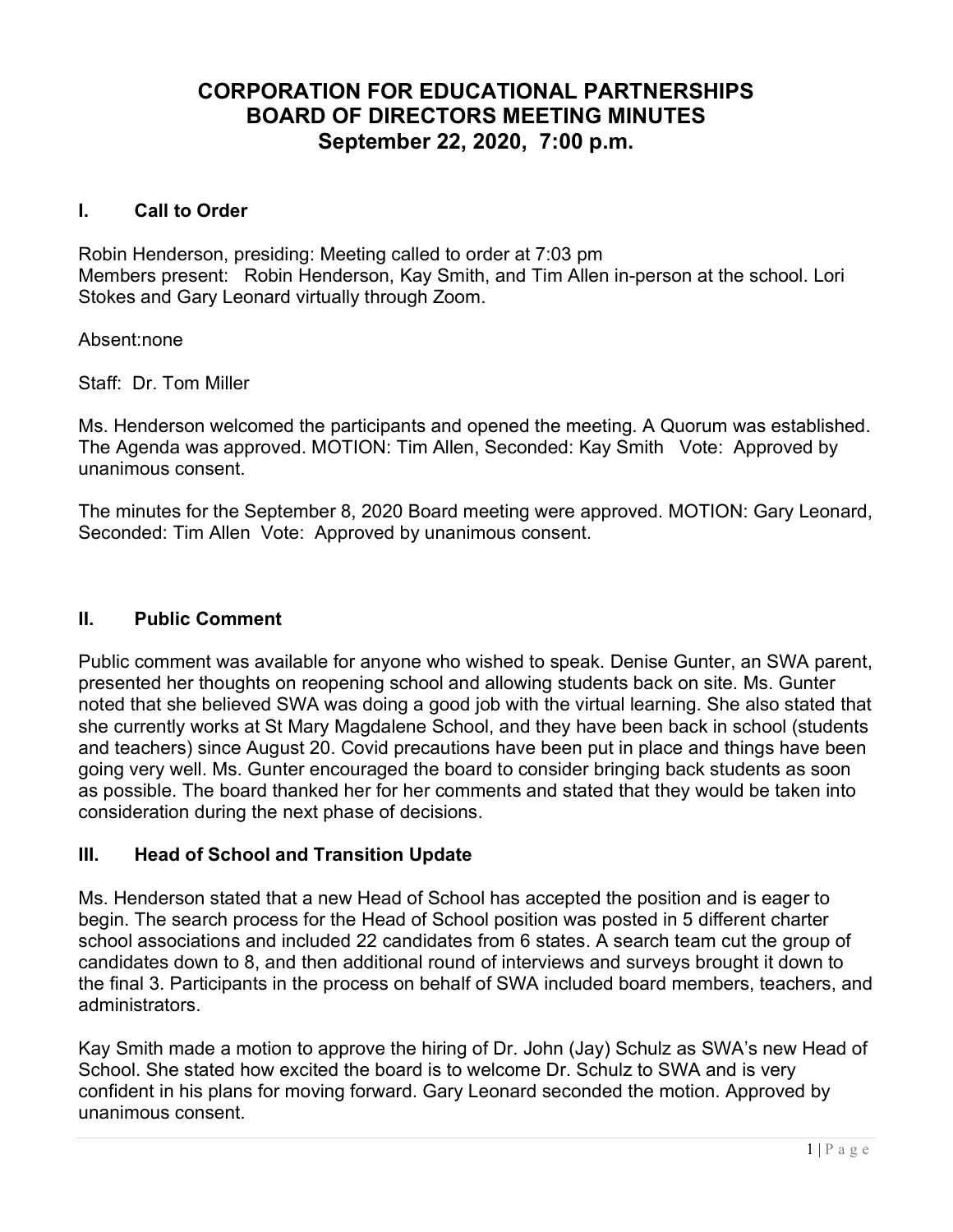Dr Schulz, on Zoom, was then given a couple minutes to introduce himself.

## IV. Return to School Timeline

Dr. Miller provided information on other charter schools in the area that have brought students and teachers onto campus. The packet of information provided regarding bringing students and teacher back was reviewed and discussed. October  $5<sup>th</sup>$  and  $6<sup>th</sup>$  were amended to allow for asynchronous working. This is to allow the teachers to set up their classrooms and provide remote instruction or assignments ahead of time to focus on getting classrooms ready. October 21, 2020, is the decision date for the date students will return to campus. At this time, the target date for student return is November 14, 2020. A return to sports timeline is still in development and will be presented at the next board meeting.

## V. Presentation of Head of School Report

Dr Miller presented the Head of School report. Primary points of the discussion:

- ADM (average daily members/students) is now 774. The school's budget was compiled off an expected ADM of 870; the budget will be updated to reflect the current numbers.
- School graduation guidelines have been updated in the Handbook. The state's minimum credits to graduate is 22; SWA has decided upon a minimum 26 credits to graduate. Adjustments may be made on an individual basis if facts warrant. SWA's graduation rate is currently 88%.
- Student discipline processes are being developed and enhanced. The school has two programs used for monitoring online behavior- Go Guardian and Bark. In the first 16 days of school, students went onto 435,000 websites, and approximately 2,200 were blocked.
- In process of reviewing other curriculum (math was previously reviewed and a new curriculum purchased.)
- Establishing a school-wide orientation plan for new teachers.
- Establishing a school-wide formative assessment process.

## VI. Finance Report

As part of the Finance Report, the following expenses were presented for approval:

- Go Guardian- \$4,000 for enhanced functionality of Go Guardian to assist with communication and escalation of student discipline.
- Acadia Northstar- \$27,000 for one year. Student services support for the PowerSchool application. Would need to tell them in March 2021 if we do not want to auto renew.
- Graduation venue- \$4,000 (scheduled for June 2, 2021)
- Lawncare monthly contract with Greenscape
- Steve Joyner Consulting contract- IT and other technology support through June 2021.
- October staff \$350 bonus- funds were received from the state for a teacher bonus. Decision made to offer bonus to all employees.

Motion made by Kay Smith to approve the above expenses/contracts. Seconded by Tim Allen. Approved by unanimous consent.